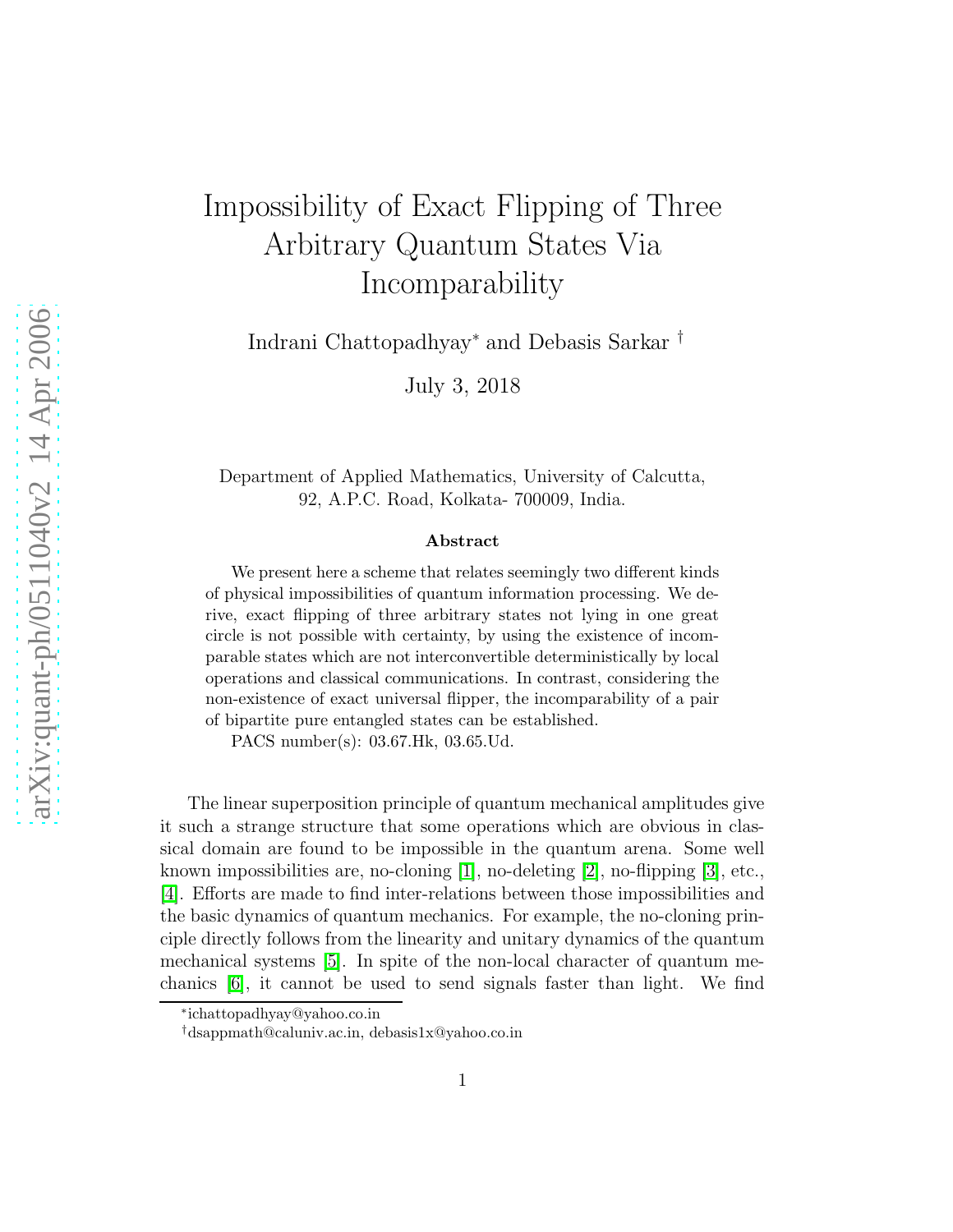a peaceful coexistence between no-signalling condition and the no-go principles, like, no-cloning, no-deleting, probabilistic cloning, no-flipping, etc., [\[7,](#page-8-1) [8\]](#page-8-2).

The structure of the allowed operations performed on the quantum systems shared between some spatially separated parties imposes some restrictions on the systems. Allowing local operations along with classical communications (in short, LOCC) between separated parties, one could find some impossibilities, like the principle of 'Non-increase of entanglement by LOCC'. This has been connected with no-cloning, no-deleting [\[9\]](#page-8-3) and further with the no-flipping principle [\[8\]](#page-8-2). In a quite similar manner we could find another impossibility from the transformation of pure bipartite entangled states which we may frame as 'Incomparable states can not be deterministically transformed into one another by LOCC performed on the subsystems' [\[10,](#page-8-4) [11\]](#page-8-5). The peculiarity of the existence of incomparable states is that it doesn't care about the amount of entanglement contained in the states. Though one of the two states has a greater entanglement content than the other, but the transformation can not be happen by deterministic LOCC for a pair of incomparable states. The existence of such class of states itself shows a peculiar feature of LOCC which can be studied to explore other areas of restrictions on the physical systems. Here we explore its connection with an impossible operation of quantum system.

Non-existence of universal exact flipping machine is a kind of constraint on the quantum systems that has been directly observed from unitary dynamics of the quantum evolution [\[3\]](#page-7-2). One could verify that the universal exact flipper, which if operated on an arbitrary state, will reverse the spin polarization direction, is not unitary but an anti-unitary operation and thus it is not a physical operation. No-flipping principle says that exact flipping of an unknown qubit state, is not possible. Like no-cloning, no-deleting principles, it is also a fundamental restriction to the allowable operations on a quantum system though this is an impossibility acting only on a single quantum system whereas we require at least two subsystems to describe nocloning, no-deleting principles. One interesting observation is found by Gisin and Popescu [\[3\]](#page-7-2) and also by Massar [\[13\]](#page-8-6) that the two-anti parallel-spin state  $|\vec{\pi}, \vec{\to}\rangle$  contains more information than two-parallel-spin state  $|\vec{\pi}, \vec{\pi}\rangle$ . It is conjectured that the origin of this feature is the property that the anti parallel spin states span the whole four dimensional Hilbert space of two spin  $\frac{1}{2}$  system, while the parallel spin  $\frac{1}{2}$  system spans only a three dimensional subspace of the symmetric states. Then the optimal flipping machine is proposed by Buzek et.al. [\[12\]](#page-8-7). The no-flipping principle has a completely different status from that of no-cloning, no-deleting principles as unlike those cases, there always exist a quantum machine which can act as an exact flip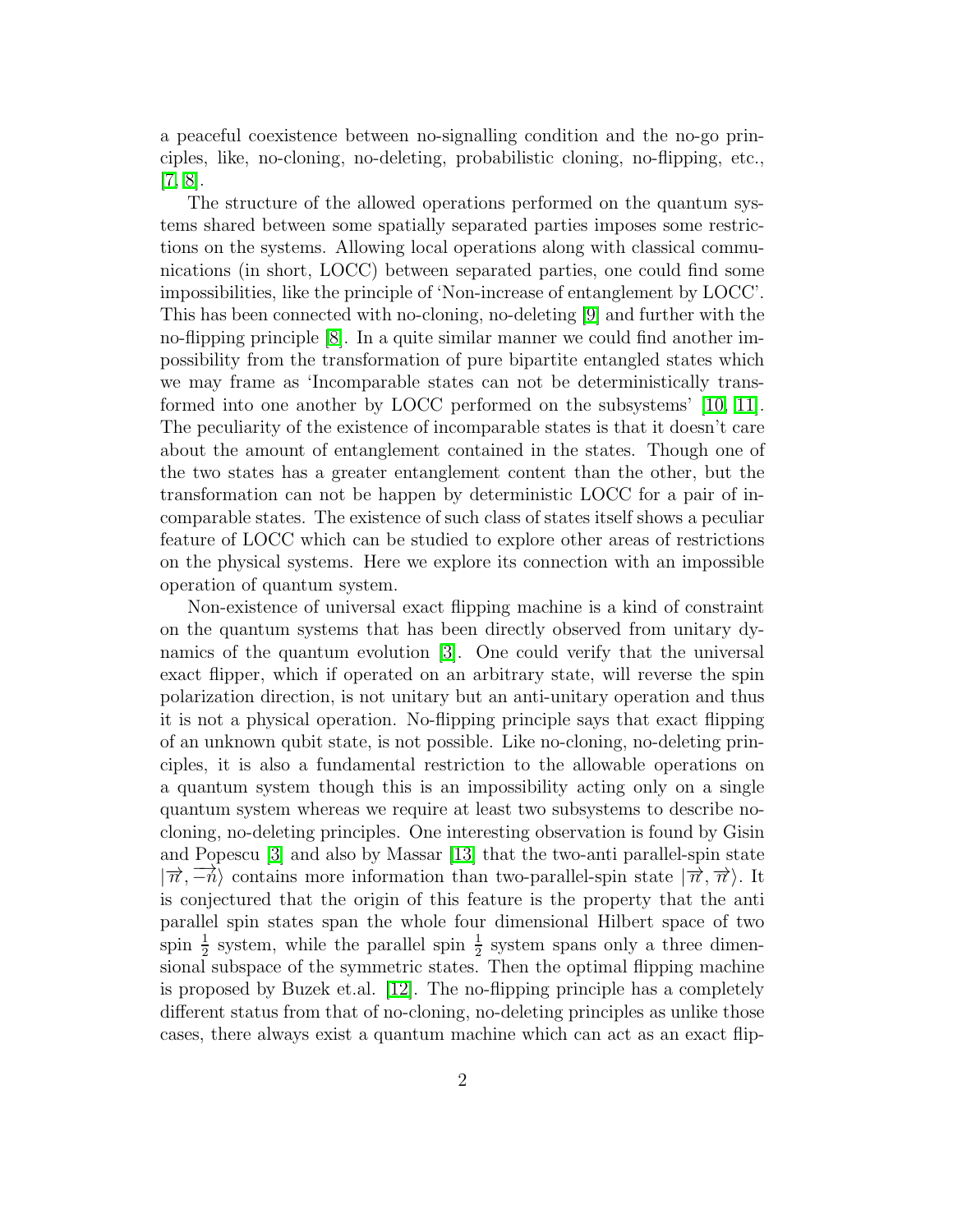per for any two non-orthogonal qubit states. Not only that, the largest set of states that can be flipped by a single flipper machine is any great circle of the Bloch sphere [\[14\]](#page-8-8). It is also found that any three states of the Bloch sphere, not lying in one great circle can not be flipped by a single quantum machine. This no-flipping principle has already shown to be a consequence of no-signalling and non increase of entanglement by local operations [\[8\]](#page-8-2).

Here we present a scheme that relates the impossibility of exact flipping of arbitrary qubit states with a seemingly different kind of impossibility of inter conversion of incomparable states by deterministic LOCC assuming the usual quantum mechanical formalism. We first show the impossibility of exact flipping for the three Bloch vectors along  $x, y, z$ , through incomparability. Then we show that by assuming the inter conversion of two incomparable states by deterministic LOCC one can generate a flipping machine for the whole Bloch sphere that reverses the directions of every Bloch vectors. Lastly we consider the first problem, the impossibility of universal exact flipping machine for any three qubits not lying on a great circle via incomparability. Now before going to describe our results, we first briefly mention incomparability criterion of a pair of pure bipartite entangled states.

The notion of incomparability of a pair of bipartite pure states is prescribed by M. A. Nielsen [\[10\]](#page-8-4). Suppose we want to convert the pure bipartite state  $|\Psi\rangle$  to  $|\Phi\rangle$  shared between two parties, say, Alice and Bob by deterministic LOCC. Consider  $|\Psi\rangle$ ,  $|\Phi\rangle$  in the Schmidt bases  $\{|i_A\rangle, |i_B\rangle\}$  with decreasing order of Schmidt coefficients:  $|\Psi\rangle = \sum_{i=1}^d \sqrt{\alpha_i} |i_A i_B\rangle, |\Phi\rangle = \sum_{i=1}^d \sqrt{\beta_i} |i_A i_B\rangle,$ where  $\alpha_i \geq \alpha_{i+1} \geq 0$  and  $\beta_i \geq \beta_{i+1} \geq 0$ , for  $i = 1, 2, \dots, d-1$ , and  $\sum_{i=1}^{d} \alpha_i =$  $1 = \sum_{i=1}^d \beta_i$ . And denote the Schmidt vectors as  $\lambda_{\Psi} \equiv (\alpha_1, \alpha_2, \cdots, \alpha_d)$ ,  $\lambda_{\Phi} \equiv (\beta_1, \beta_2, \cdots, \beta_d)$ . Then Nielsen's criterion says  $|\Psi\rangle \rightarrow |\Phi\rangle$  is possible with certainty under LOCC if and only if  $\lambda_{\Psi}$  is majorized by  $\lambda_{\Phi}$ , denoted by  $\lambda_{\Psi} \prec \lambda_{\Phi}$  and described as,

$$
\sum_{i=1}^{k} \alpha_i \le \sum_{i=1}^{k} \beta_i \quad \forall \quad k = 1, 2, \cdots, d \tag{1}
$$

As a consequence of non-increase of entanglement by LOCC, if  $|\Psi\rangle \rightarrow |\Phi\rangle$ is possible under LOCC with certainty, then  $E(|\Psi\rangle) \ge E(|\Phi\rangle)$  [where  $E(\cdot)$ ] denote the von-Neumann entropy of the reduced density operator of any subsystem and known as the entropy of entanglement]. If the above criterion (1) does not hold, then it is usually denoted by  $|\Psi\rangle \nrightarrow |\Phi\rangle$ . Though it may happen that  $|\Phi\rangle \rightarrow |\Psi\rangle$  under LOCC. Now if it happens that  $|\Psi\rangle \nrightarrow |\Phi\rangle$  and  $|\Phi\rangle \nrightarrow |\Psi\rangle$  then we denote it as  $|\Psi\rangle \nrightarrow |\Phi\rangle$  and describe  $(|\Psi\rangle, |\Phi\rangle)$  as a pair of incomparable states. One of the interesting feature of such incomparable pairs is that we are unable to say that which state has a greater amount of entanglement content than the other. Also for  $2 \times 2$  systems there are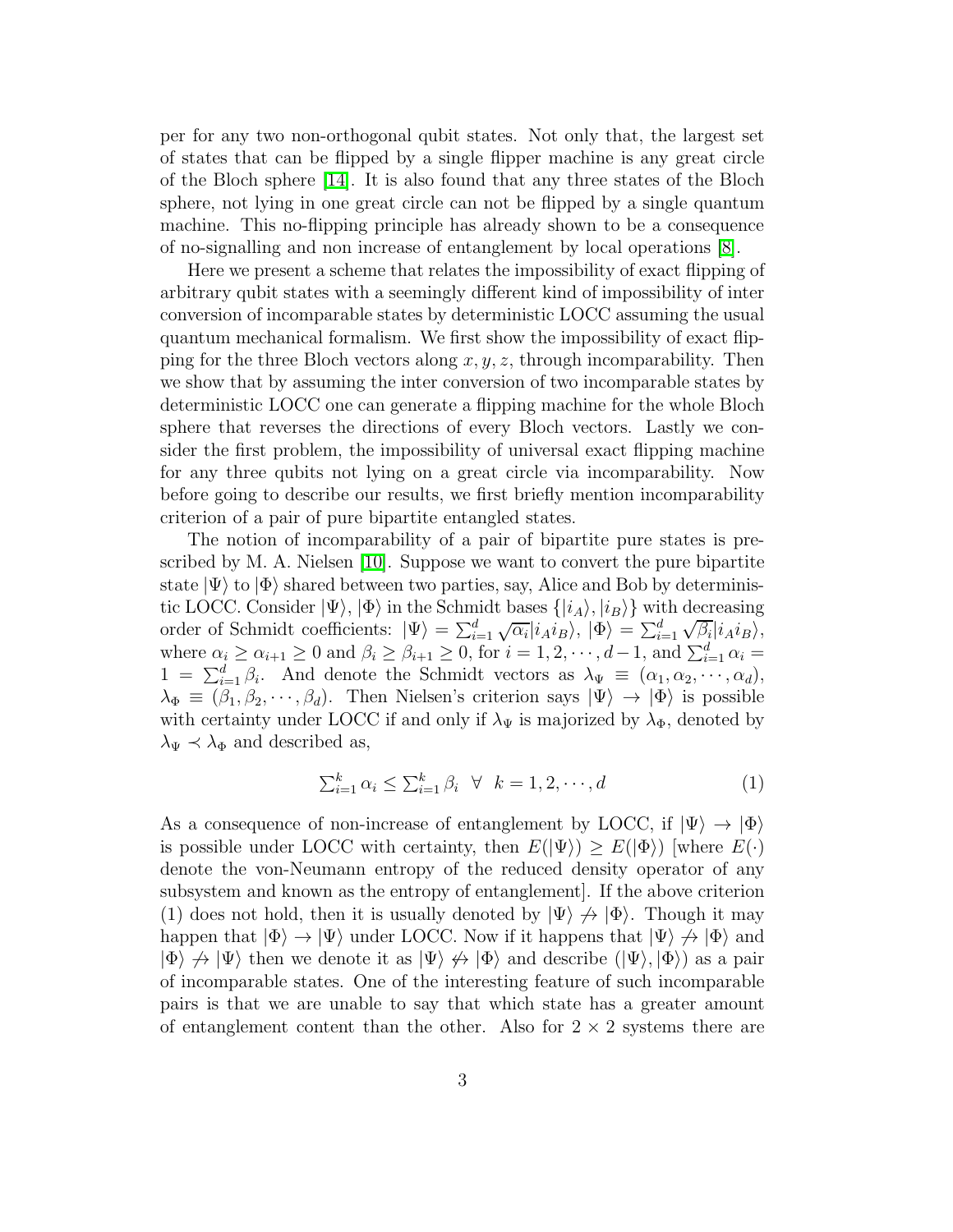no pair of pure entangled states which are incomparable as described above. Now we explicitly mention the criterion of incomparability for a pair of pure entangled states  $|\Psi\rangle$ ,  $|\Phi\rangle$  of  $m \times n$  system where  $\min\{m, n\} = 3$ . Suppose the Schmidt vectors corresponding to the two states are  $(a_1, a_2, a_3)$  and  $(b_1, b_2, b_3)$ respectively, where  $a_1 > a_2 > a_3$ ,  $b_1 > b_2 > b_3$ ,  $a_1 + a_2 + a_3 = 1 = b_1 + b_2 + b_3$ . Then it follows from Nielsen's criterion that  $|\Psi\rangle, |\Phi\rangle$  are incomparable if and only if either of the two relations,

$$
a_1 > b_1 \text{ and } b_1 + b_2 > a_1 + a_2b_1 > a_1 \text{ and } a_1 + a_2 > b_1 + b_2 \text{ hold,}\nor alternately,\n
$$
a_1 > b_1 > b_2 > a_2 > a_3 > b_3\n
$$
b_1 > a_1 > a_2 > b_2 > b_3 > a_3
$$
\n(2)
$$
$$

hold.

At first to sense the idea of our work, consider three states representing the three axis of the Bloch sphere in the usual basis, as  $|\psi_x\rangle = \frac{|0\rangle + |1\rangle}{\sqrt{2}}$ ,  $|\psi_y\rangle =$  $\frac{|0\rangle+i|1\rangle}{\sqrt{2}}$ ,  $|\psi_z\rangle=|0\rangle$ . We choose the particular setting of a pure bipartite state in the form

$$
|\Psi^i\rangle_{AB} = \frac{1}{\sqrt{3}} \left\{ |0\rangle_A |\psi_z \psi_z\rangle_B + |1\rangle_A |\psi_x \psi_y\rangle_B + |2\rangle_A |\psi_y \psi_x\rangle_B \right\} \tag{3}
$$

This is a three particle state, shared between two space-like separated parties Alice and Bob, so that Alice has a qutrit and Bob has two qubits, i.e., as a bipartite state it belongs to a  $3 \times 4$  system. The reduced density matrix of Bob's subsystem admits a representation in terms of the three states  $|\psi_x\rangle, |\psi_y\rangle, |\psi_z\rangle$ . The Schmidt vector corresponding to the reduced system on Alice's side is  $\lambda^i = \left(\frac{2}{3}, \frac{1}{6}\right)$  $\frac{1}{6}, \frac{1}{6}$  $\frac{1}{6}$ ). If the existence of exact flipping machine for the three states  $|\psi_x\rangle$ ,  $|\psi_y\rangle$ ,  $|\psi_z\rangle$  is possible, then by applying this machine to one of the two particles on Bob's side, the joint state between them can be exactly transformed to the state

$$
|\Psi^f\rangle_{AB} = \frac{1}{\sqrt{3}} \left\{ |0\rangle_A |\psi_z \overline{\psi_z} \rangle_B + e^{i\chi} |1\rangle_A |\psi_x \overline{\psi_y} \rangle_B + e^{i\eta} |2\rangle_A |\psi_y \overline{\psi_x} \rangle_B \right\} \tag{4}
$$

where  $\chi, \eta$  are some arbitrary phases. The final reduced density matrix on Alice's side has the Schmidt vector  $\lambda^f = \left(\frac{1}{3} + \frac{1}{2\nu}\right)$  $\frac{1}{2\sqrt{3}}$ ,  $\frac{1}{3}$  $\frac{1}{3}$ ,  $\frac{1}{3} - \frac{1}{2\sqrt{3}}$  $\frac{1}{2\sqrt{3}}$ . From equation (2) it is easy to check that  $|\Psi^i\rangle_{AB}$ ,  $|\Psi^f\rangle_{AB}$  is a pair of incomparable states. Hence by Nielsen's criterion it is impossible to locally transform  $|\Psi^i\rangle_{AB}$  to  $|\Psi^f\rangle_{AB}$  with certainty. In this example we see that the impossibility of an operation in quantum mechanics can be established from the contradiction that it forces two incomparable states to become comparable by LOCC with certainty.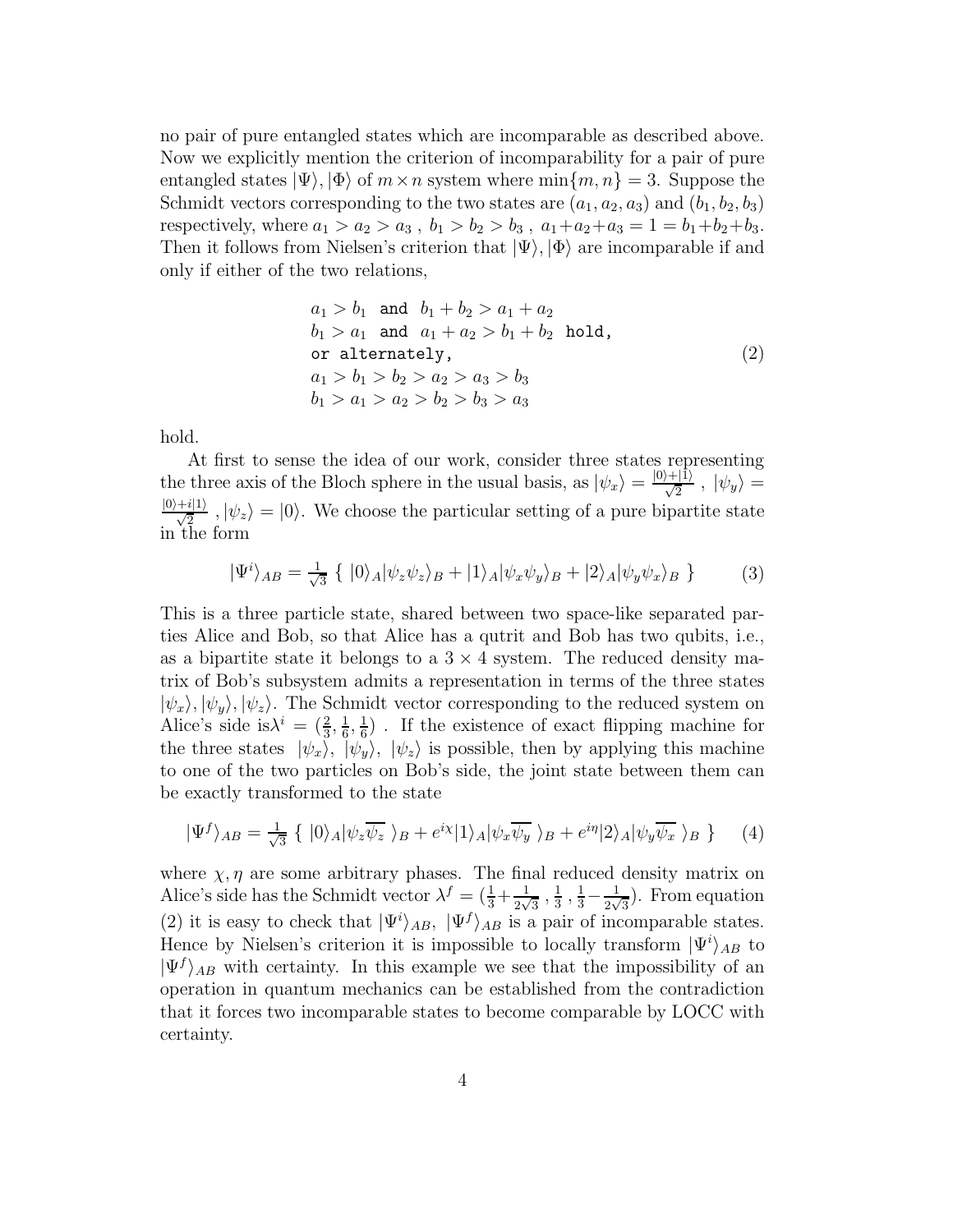The result shows, how a local anti-unitary operation evolves the system in an unphysical way. To explore this unphysical nature of anti-linear operators, we search for a joint system between some separated parties, as on a single system it is really difficult to distinguish unitary and anti-unitary operators. Here we observe that applying an anti-unitary operator (say,  $L$ ) locally on a joint system of 3 × (2 × 2) dimension, i.e., applying the operator  $I_A \otimes (I \otimes L)_B$ on the joint system, there arises a case of incomparability. The bi-partite entanglement of the joint system changes and it changes in such a manner that there is no way to compare the initial and final joint states locally. Now one can ask whether the converse is also to be happen or not, i.e., is it possible to generate an exact flipping machine by assuming inter conversion of at least a pair of incomparable states by deterministic LOCC? Our next example is going to explore it where by exact flipping we mean a machine that can reverse the direction of any Bloch vector. This machine usually generalizes the notion of flipping from any pure qubit to any state on the whole Bloch sphere.

Consider a pair of pure entangled states, shared between Alice and Bob situated in two distant places, in the form

$$
\begin{aligned} |\Psi\rangle_{AB} &= \sqrt{.51} |0\rangle_A |0\rangle_B + \sqrt{.30} |1\rangle_A |1\rangle_B + \sqrt{.19} |2\rangle_A |2\rangle_B, \\ |\Phi\rangle_{AB} &= \sqrt{.49} |0\rangle_A |0\rangle_B + \sqrt{.36} |1\rangle_A |1\rangle_B + \sqrt{.15} |2\rangle_A |2\rangle_B. \end{aligned} \tag{5}
$$

The Schmidt vectors corresponding to one of the subsystems of  $|\Psi\rangle_{AB}$ ,  $|\Phi\rangle_{AB}$ are  $\lambda^{\Psi} = (.51, .30, .19)$  and  $\lambda^{\Phi} = (.49, .36, .15)$ . Using equation (2) we find,  $(|\Psi\rangle_{AB}, |\Phi\rangle_{AB})$  are a pair of incomparable states. Suppose Bob has a two qubit system on his side and the orthogonal states  $\{|0\rangle_B, |1\rangle_B, |2\rangle_B\}$  have the form,

 $|0\rangle_B = |\psi\rangle_{B_1} |\psi\rangle_{B_2}$ ,  $|1\rangle_B = |\psi\rangle_{B_1} |\psi\rangle_{B_2}$ ,  $|2\rangle_B = |\psi\rangle_{B_1} |\psi\rangle_{B_2}$ , where  $|\psi\rangle$  is an arbitrary qubit state with Bloch vector  $\overrightarrow{n_{\psi}}$ , i.e.,  $|\psi\rangle\langle\psi|$  = 1  $\frac{1}{2}[I + \overrightarrow{n_{\psi}} \cdot \overrightarrow{\sigma}]$  and  $|\overrightarrow{\psi}\rangle$  is orthogonal to  $|\psi\rangle$ .

Now tracing out Alice's system and the second qubit of Bob's side (i.e., system  $B_2$ ), we get one qubit reduced subsystem of Bob corresponding to the two joint systems in (5) as,

$$
\rho^{\Psi} = Tr_{AB_2} \{ |\Psi\rangle\langle\Psi| \} = \frac{1}{2} \left[ I + .02 \overrightarrow{n_{\psi}} \cdot \overrightarrow{\sigma} \right] \n\rho^{\Phi} = Tr_{AB_2} \{ |\Phi\rangle\langle\Phi| \} = \frac{1}{2} \left[ I - .02 \overrightarrow{n_{\psi}} \cdot \overrightarrow{\sigma} \right].
$$
\n(6)

If by any local operation it is possible to transform the joint state between Alice and Bob from  $|\Psi\rangle$  to  $|\Phi\rangle$ , then the reduced state of one qubit subsystem on Bob's side will be changed accordingly from  $\rho^{\Psi}$  to  $\rho^{\Phi}$  exactly, by LOCC. It is clear that the spin direction  $\overrightarrow{n_{\psi}}$  of the arbitrary qubit state  $|\psi\rangle$  is reversed after the operation, i.e., transformed to  $-\overrightarrow{n_w}$ . So, if we extend the LOCC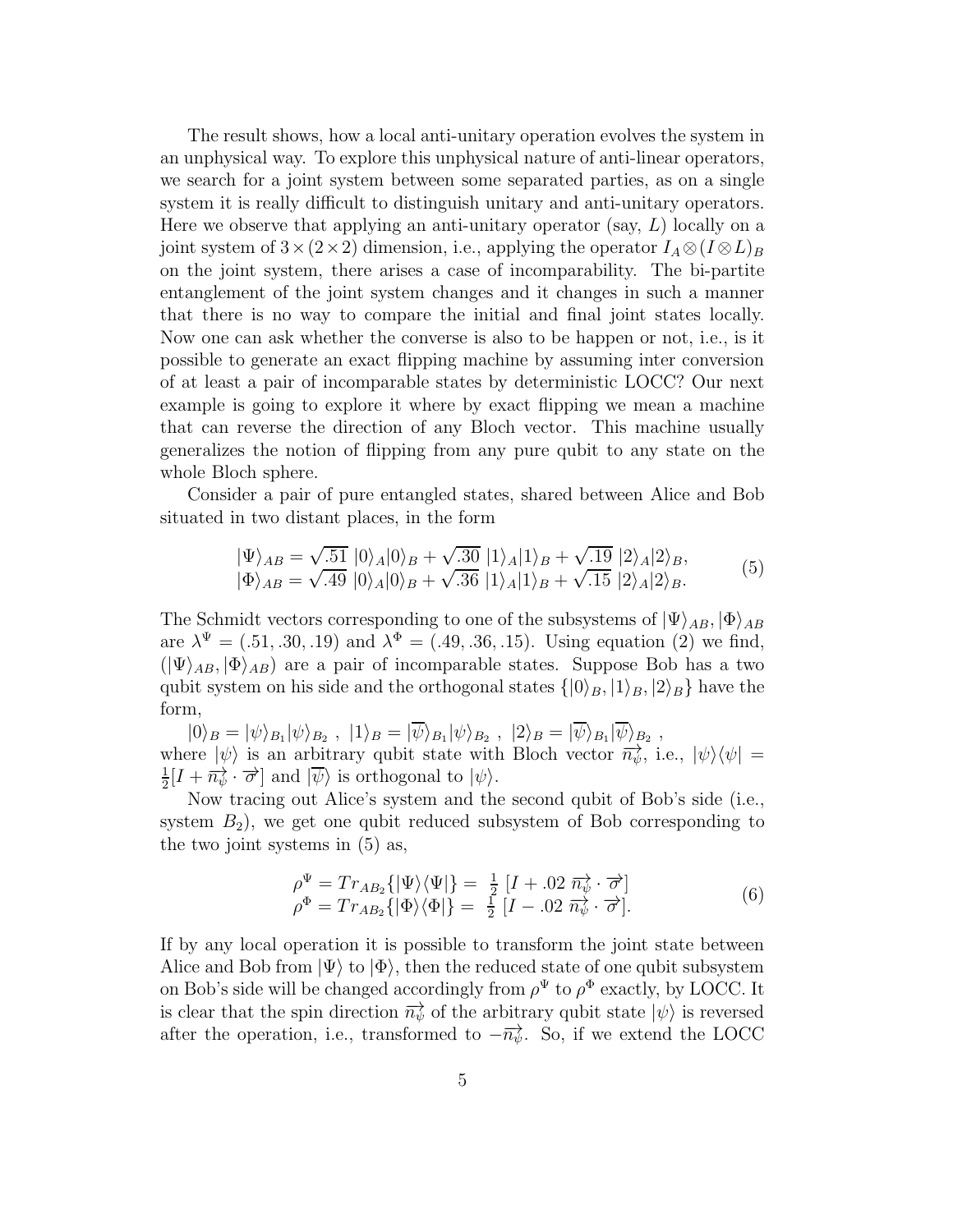transformation criterion so that the states  $|\Psi\rangle, |\Phi\rangle$  are interconvertible by some operation then consequently on a subsystem, the spin-polarization of an arbitrary qubit state is being reversed. This is quite similar of preparing an arbitrary spin flipper machine and is an alternative way of establishing the incomparable nature of the pair of states in equation (5).

This two examples in contrast of each other show, how an impossible local operation is connected with the restrictions imposed on state transformation by LOCC. The root of this connection is the anti-unitary nature of the exact universal spin-flipping operation. In the case of state transformation criterion, the allowed local operations on each parties are such that as a whole it can be implemented by an unitary evolution and if we restrict further individual local operations as unitary then bipartite entanglement cannot be changed under such local unitary operations. We, however consider a local operation which is anti-unitary and it is observed that anti-unitary operator acts in a nonphysical way. The above two examples show that it is not possible to extend the class of physical operations so as to incorporate anti-unitary operations [\[15\]](#page-8-9).

To generalize the main result corresponding to the first example, we consider three arbitrary states not lying in one great circle in their simplest form,  $|0\rangle, |\psi\rangle = a|0\rangle + b|1\rangle, |\phi\rangle = c|0\rangle + d e^{i\theta} |1\rangle$  where a, b, c, d are real numbers satisfying the relation  $a^2 + b^2 = 1 = c^2 + d^2$  and  $0 < \theta < \pi$ . Suppose two spatially separated parties Alice and Bob are sharing the entangled state

$$
|\Omega\rangle_{AB} = \frac{1}{\sqrt{3}} \left\{ |0\rangle_A |00\rangle_B + |1\rangle_A |\psi\phi\rangle_B + |2\rangle_A |\phi\psi\rangle_B \right\}
$$
 (7)

where Alice has a 3-dimensional orthogonal local system, having the basis,  $\{|0\rangle, |1\rangle, |2\rangle\}$  and Bob has a two qubit system. The reduced density matrix of Alice's side is

$$
\rho_A^i = \frac{1}{3} \{ P[|0\rangle] + P[|1\rangle] + P[|2\rangle] + ac(|0\rangle\langle 1| + |1\rangle\langle 0| + |0\rangle\langle 2| + |2\rangle\langle 0|) + |\langle \psi|\phi \rangle|^2 (|1\rangle\langle 2| + |2\rangle\langle 1|) \}
$$
\n(8)

Consider that Bob has another system which acts as a exact flipping machine defined on these three states  $|0\rangle, |\psi\rangle, |\phi\rangle$ . The flipping operation can be described as

$$
\begin{array}{l}\n|0\rangle \longrightarrow |1\rangle \\
|\psi\rangle \longrightarrow e^{i\mu}|\overline{\psi}\rangle \\
|\phi\rangle \longrightarrow e^{i\nu}|\overline{\phi}\rangle\n\end{array} (9)
$$

where  $|\overline{\psi}\rangle$ ,  $|\overline{\phi}\rangle$  are the states orthogonal to  $|\psi\rangle$ ,  $|\phi\rangle$  respectively and  $\mu$  and  $\nu$  are some arbitrary phases. Now assume that Bob applies the flipping machine on any one of his two particles (say, on the second particle). After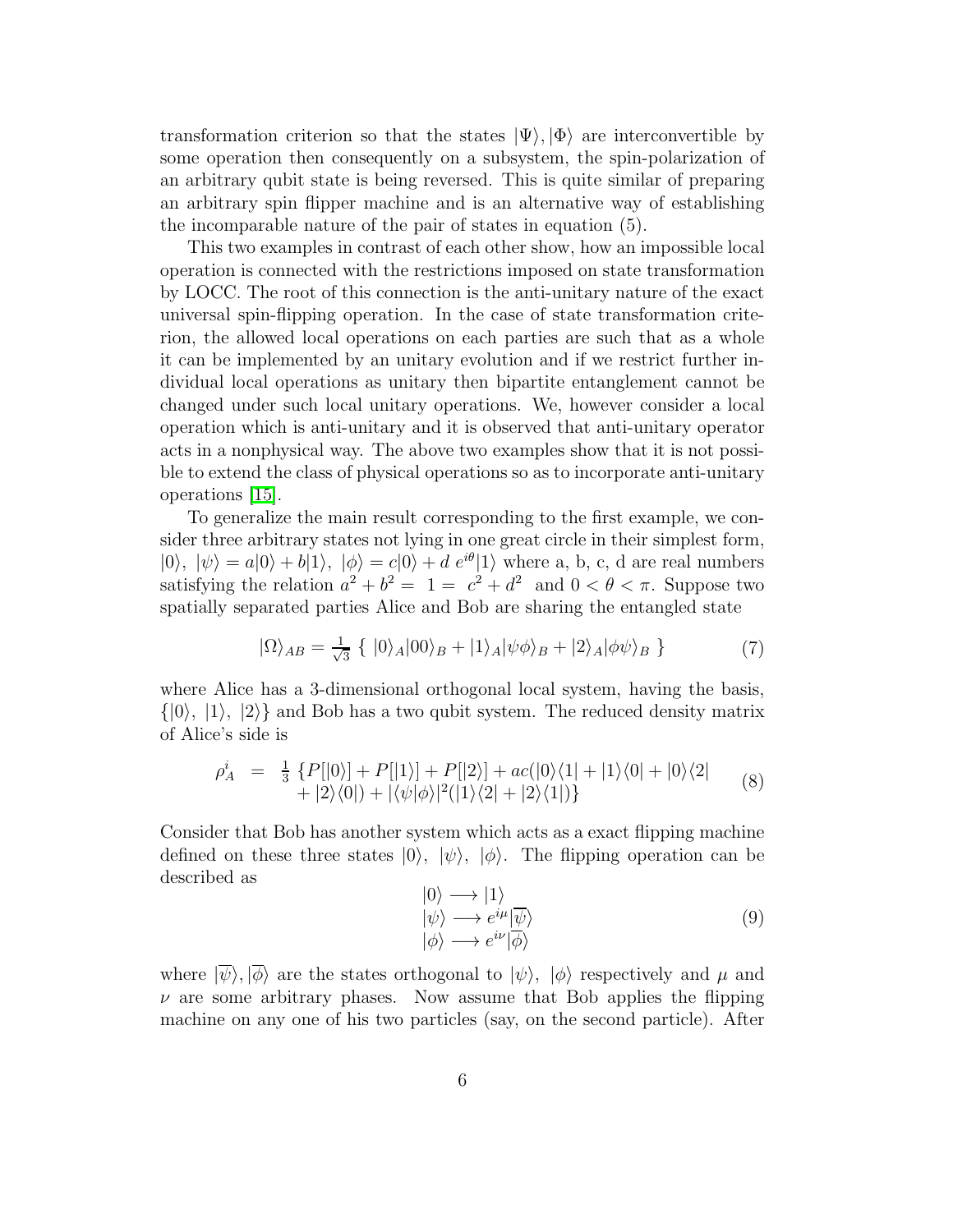this local operation on Bob's subsystem, the shared state between Alice and Bob takes the form,

$$
|\Omega\rangle_{AB}^{f} = \frac{1}{\sqrt{3}} \left\{|0\rangle_{A}|01\rangle_{B} + e^{i\nu}|1\rangle_{A}|\psi\overline{\phi}\rangle_{B} + e^{i\mu}|2\rangle_{A}|\phi\overline{\psi}\rangle_{B}\right\}
$$
 (10)

The final density matrix of Alice's side is

$$
\rho_A^f = \frac{1}{3} \{ P[|0\rangle] + P[|1\rangle] + P[|2\rangle] \n- ac( e^{-i\nu} |0\rangle\langle 1| + e^{i\nu} |1\rangle\langle 0| + e^{-i\mu} |0\rangle\langle 2| + e^{i\mu} |2\rangle\langle 0|) \n+ (\langle \phi | \psi \rangle)^2 e^{i(\nu - \mu)} |1\rangle\langle 2| + (\langle \psi | \phi \rangle)^2 e^{i(\mu - \nu)} |2\rangle\langle 1| \}
$$
\n(11)

The eigenvalue equation on the initial local density matrix  $\rho_A^i$  is,

$$
(1 - 3\lambda)^3 - 3(1 - 3\lambda)A + B = 0
$$
\n(12)

and that of the final local density matrix  $\rho_A^f$  is,

$$
(1 - 3\lambda)^3 - 3(1 - 3\lambda)A + B' = 0
$$
\n(13)

where  $A = \frac{1}{3} [2a^2c^2 + |\langle \psi | \phi \rangle|^4], B = 2a^2c^2 |\langle \psi | \phi \rangle|^2$  and  $B' = 2a^2c^2 Re{\{\langle \phi | \psi \rangle^2\}}.$ It is to be noticed that the phase factors  $e^{i\mu}$ ,  $e^{i\nu}$  vanishes from this stage. So the result obtained doesn't care the phase factor of the operation. The roots of the equation (12) are  $\alpha_1 = \frac{1}{3}$  $\frac{1}{3}\left\{1-2\sqrt{A}\cos(\frac{2\pi}{3}+\theta^i)\right\}, \ \alpha_2=\frac{1}{3}$  $\frac{1}{3}\left\{1-2\sqrt{A}\cos\theta^i\right\}$ and  $\alpha_3 = \frac{1}{3}$  $\frac{1}{3}\left\{1-2\sqrt{A}\cos(\frac{2\pi}{3}-\theta^i)\right\}$  and the roots of the equation (13) are  $\beta_1 = \frac{1}{3}$  $\frac{3}{3}\left\{1-2\sqrt{A}\cos(\frac{2\pi}{3}+\theta^f)\right\},\ \beta_2=\frac{1}{3}$  $\frac{1}{3}\left\{1-2\sqrt{A}\cos\theta^f\right\}$  and  $\beta_3=\frac{1}{3}$  $\frac{1}{3}$ {1 –  $2\sqrt{A}\cos(\frac{2\pi}{3}-\theta^f)$ } where,  $\cos 3\theta^i = \frac{-B}{2\sqrt{A^3}}$ , and  $\cos 3\theta^f = \frac{-B'}{2\sqrt{A^3}}$ . Now to compare the states  $|\Omega\rangle_{AB}$  to  $|\Omega\rangle_{AB}^f$  we do not need the explicit values of the Schmidt coefficients of the corresponding reduced density matrices but only we have to find the relation between them.

Here  $B = B' + 4a^2b^2c^2d^2\sin^2\theta$ , so  $B \ge 0, B \ge B'$ . If,  $0 < B' < B$ , then we have  $0 > \cos(3\theta^f) > \cos(3\theta^i)$ , this will imply that  $3\theta^i, 3\theta^f \in \left(\frac{\pi}{2}\right)$  $\frac{\pi}{2}, \frac{3\pi}{2}$  $\frac{3\pi}{2}$ ). We find four subcases corresponding to the different regions of  $\theta^i, \theta^f$ . Firstly we consider the case when  $3\theta^i, 3\theta^f \in (\frac{\pi}{2})$  $(\frac{\pi}{2}, \pi)$ . In this region,  $\cos(3\theta^f) > \cos(3\theta^i) \Rightarrow$  $3\theta^i > 3\theta^f$ . So, we have  $\frac{\pi}{6} < \theta^f < \theta^i < \frac{\pi}{3}$  $\frac{\pi}{3}$ , which imply  $\frac{\sqrt{3}}{2}$  > cos( $\theta^f$ ) >  $\cos(\theta^i) > \frac{1}{2}$  $\frac{1}{2}$ . Then  $\alpha_2, \beta_2$  will lie on the region,  $\frac{1}{3}(\frac{1}{4}-\sqrt{A}) > \alpha_2 > \beta_2 > \frac{1}{3}$  $\cos(\theta^i) > \frac{1}{2}$ . Then  $\alpha_2, \beta_2$  will lie on the region,  $\frac{1}{3}(1-\sqrt{A}) > \alpha_2 > \beta_2 > \frac{1}{3}(1-\sqrt{A})$  $\overline{3A}$ ). Proceeding in this way, we find  $\frac{1}{3}(1+2\sqrt{A}) > \alpha_1 > \beta_1 > \frac{1}{3}$  $\frac{1}{3}(1+\sqrt{3A})$ and  $\frac{1}{3} > \beta_3 > \alpha_3 > \frac{1}{3}$  $\frac{1}{3}(1-\sqrt{A})$ . Thus the eigenvalues of  $\rho_A^i$ ,  $\rho_A^f$  are related as  $\alpha_1 > \beta_1 > \beta_3 > \alpha_3 > \alpha_2 > \beta_2$ . So by equation (2) the states  $|\Omega\rangle_{AB}$ ,  $|\Omega\rangle^f_A$ AB are incomparable in this region.

In a similar manner we investigated the other regions (for cases  $B' > 0$ and  $B' < 0$ ) which also show incomparability between the two bipartite states (See Appendix).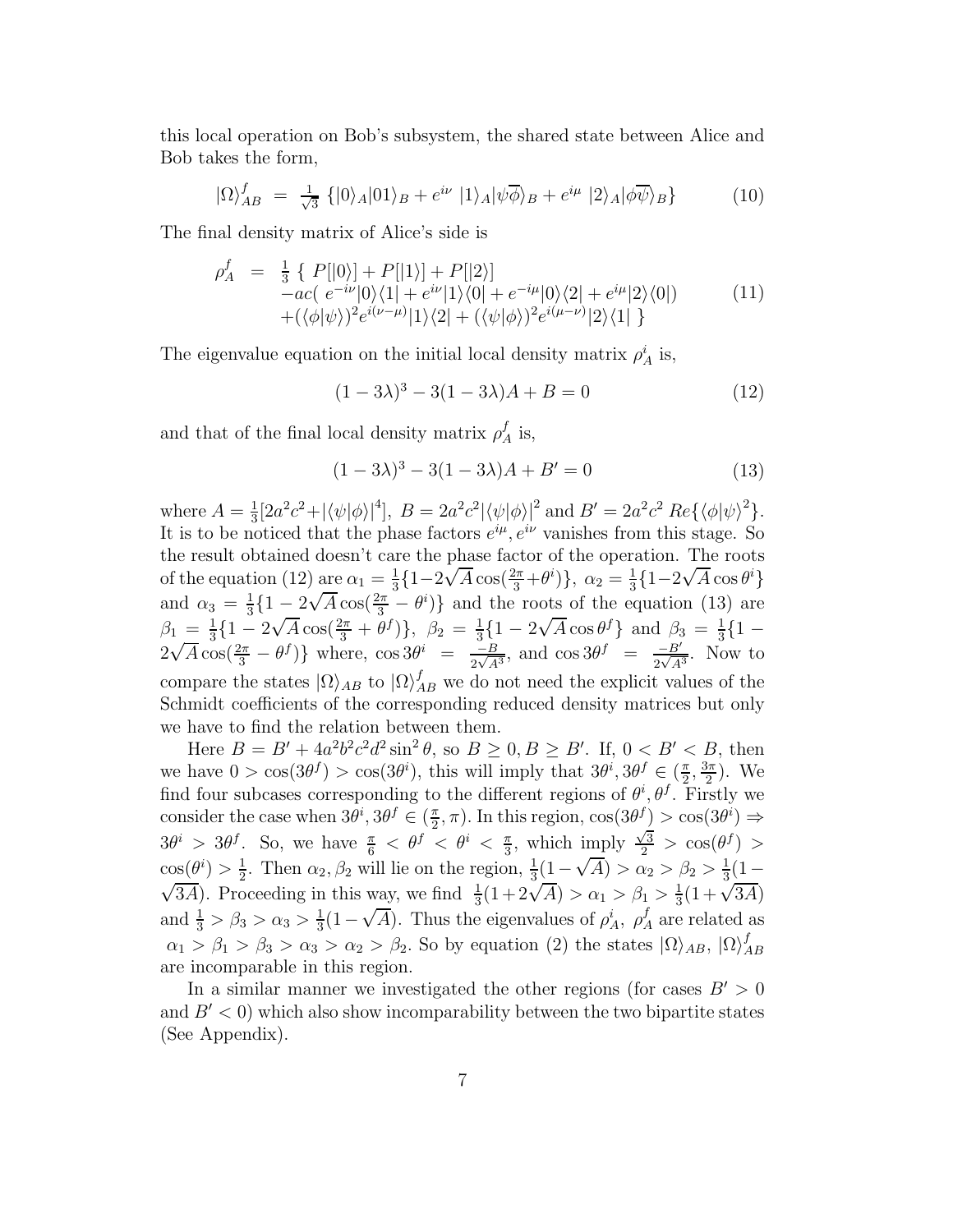Equations (12) and (13) will be identical (and hence the Schmidt vectors of  $\rho_A^i$  and  $\rho_A^f$ ) when  $B = B'$ , which imply  $abcd \sin \theta = 0$ , i.e., the three states  $|0\rangle, |\psi\rangle, |\phi\rangle$ , on which the flipping machine is defined, will lie on one great circle of the Bloch sphere. This is clear from the fact that there exists exact flipping machine for the set of states taken from one great circle  $[8, 14]$  $[8, 14]$ .

Thus, if the exact flipping machine does exist, and is applied locally on one subsystem of the initial pure bipartite state, then an impossible transformation is shown to occur. Obviously this impossibility comes through our assumption on the existence of universal exact flipping machine. It is interesting to observe that the arbitrary phase factor of the flipping operation we have considered, does not make a difference in the result obtained.

This work shows an interplay between the notion of incomparability and no-flipping principle. It indicates no-flipping can be used to determine the interrelations between LOCC and entanglement behavior of the quantum system. We observe, the incomparability criterion of local state transformations is also capable of revealing some more fundamental properties of the quantum systems. It can detect operations which are nonphysical in nature such as, here it is anti-unitary. Naturally one could conjecture that the two impossibilities are equivalent, as they both require anti-unitary operators. Our results support this conjecture. It also exhibit the impossibility of extending LOCC operations to incorporate anti-unitary operators which can create an increase of information content of the system, as anti-parallel spin states contain more information than that of the parallel ones.

Acknowledgement. The authors thank the referees for their valuable comments and suggestions. The authors also thank G. Kar for useful discussions in preparation of this paper. I.C. acknowledges CSIR, India for providing fellowship during this work.

## <span id="page-7-0"></span>References

- <span id="page-7-1"></span>[1] W. K. Wootters and W. H. Zurek, Nature 299, 802 (1982).
- [2] A. K. Pati and S. L. Braunstein, *Nature* **404**, 164 (2000); W. H. Zurek, Nature 404, 130 (2000) .
- <span id="page-7-3"></span><span id="page-7-2"></span>[3] N. Gisin and S. Popescu, Phys. Rev. Lett. 83, 432-435 (1999).
- <span id="page-7-4"></span>[4] A. K. Pati, *Phys. Rev. A* **66**, 062319 (2002).
- [5] D. Dieks, Phys. Lett. A 92, 271 (1982); H. P. Yuen, Phys. Lett. A 113, 405 (1986).